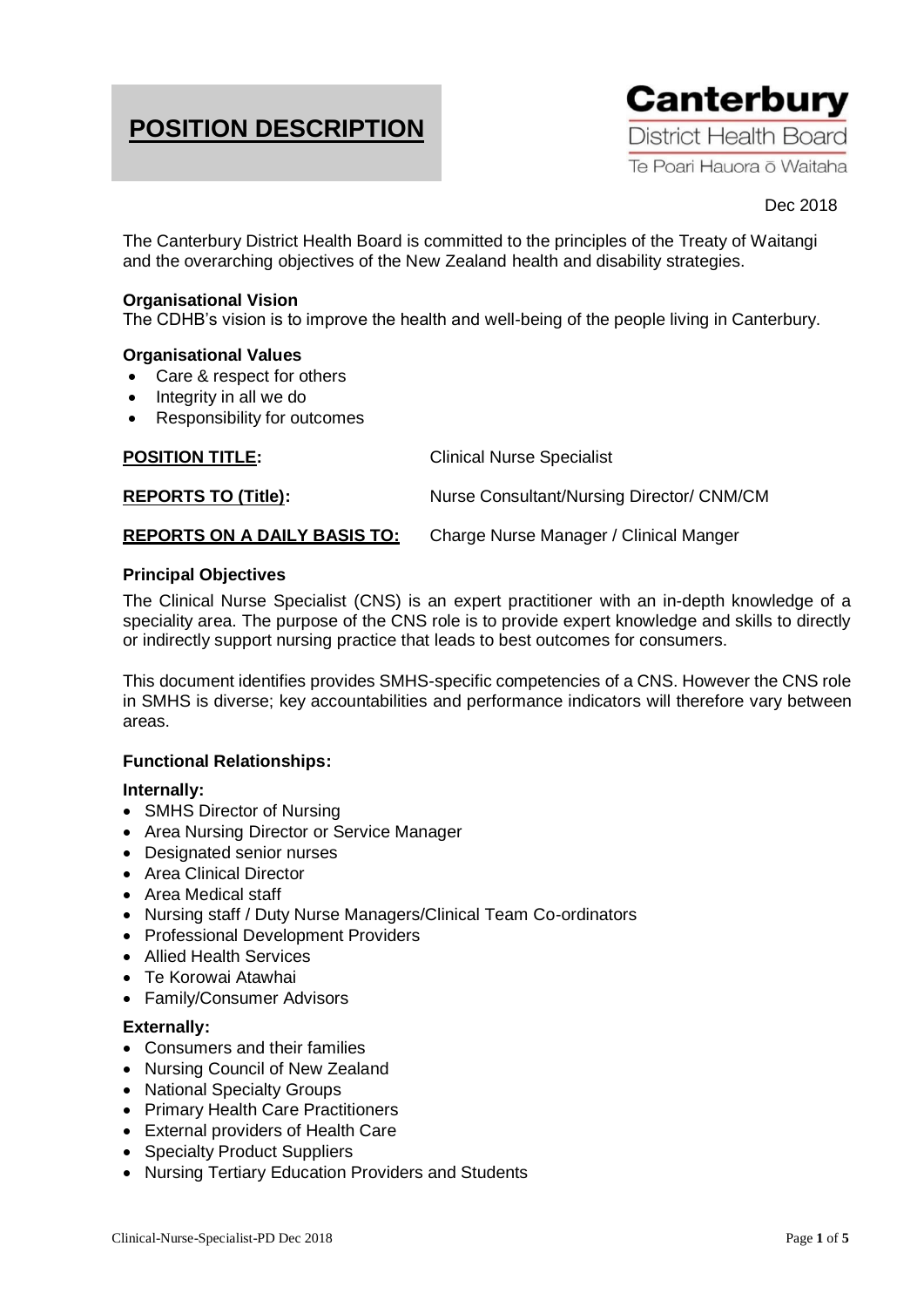## **COMPETENCIES:**

| Task                   | <b>Excellence in clinical practice</b>                                                                                                                                                               |
|------------------------|------------------------------------------------------------------------------------------------------------------------------------------------------------------------------------------------------|
| <b>Expected Result</b> | Provides expert evidence-based management of complex consumer care<br>$\bullet$<br>within a defined area of specialty practice.                                                                      |
|                        | Identifies opportunities for general health/wellness education in consumer<br>care                                                                                                                   |
|                        | Provides leadership in application of nursing assessment, clinical<br>$\bullet$<br>decision-making, implementation, evaluation and documentation of care.                                            |
|                        | Critiques own practice to maintain clinical competence<br>$\bullet$                                                                                                                                  |
|                        | Networks nationally and internationally to identify and implement nursing<br>٠<br>advances and changes in practice                                                                                   |
| Task                   | Leadership                                                                                                                                                                                           |
| <b>Expected Result</b> | Takes a nursing leadership role through both direct and indirect consumer<br>$\bullet$<br>care delivery                                                                                              |
|                        | Provides senior nursing leadership for the specialty service<br>٠                                                                                                                                    |
|                        | Provides consultation to a broad range of hospital, community and<br>$\bullet$<br>professional groups to achieve positive outcomes for consumer or<br>population group                               |
|                        | Supports a culture of evaluation and the ongoing quality improvement of<br>٠<br>nursing practice                                                                                                     |
|                        | Is actively involved in professional activities such as research, scholarship<br>$\bullet$<br>and policy development at both a local and national level                                              |
|                        | Leads system change to improve health outcomes through evidence<br>٠<br>based practice                                                                                                               |
|                        | Participates in clinical governance activities<br>$\bullet$                                                                                                                                          |
| <b>Task</b>            | Care co-ordination/case management                                                                                                                                                                   |
| <b>Expected Result</b> | Collaborates with<br>consumers with<br>complex<br>their<br>needs and<br>multidisciplinary team to plan and implement therapeutic interventions<br>to attain, promote, maintain and/or restore health |
|                        | Coordinates the care of consumers utilising organisational and<br>$\bullet$<br>community resources to enhance delivery of care and optimal consumer<br>outcomes                                      |
|                        | Provides a primary point of contact within the specialty for consumers<br>$\bullet$<br>and health professionals                                                                                      |

- Evaluates results of interventions using accepted outcome criteria, revises the plan of care and initiates appropriate and timely consultation and/or referral with relevant services/agencies when appropriate
- Establishes collaborative relationships within and across departments, hospitals, primary and secondary health to promote consumer safety, continuity of care and clinical excellence
- Provides leadership in the interdisciplinary team through the development of collaborative practice
- Is an effective resource and consultant for interdisciplinary clinical staff and disseminates research findings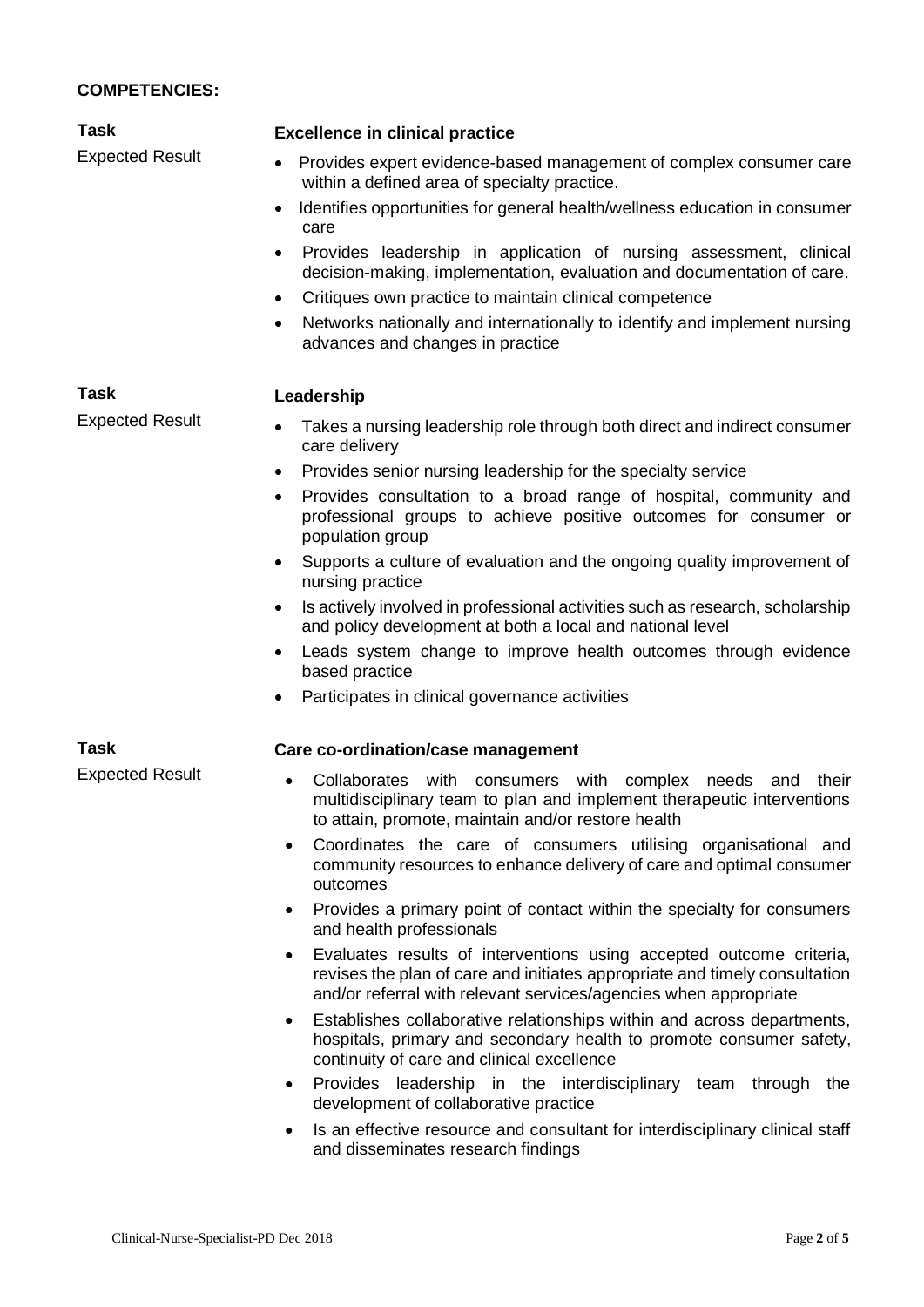|                        | • Leads nursing and interdisciplinary groups in designing and implementing<br>innovative, cost effective consumer care and evidence based change<br>Contributes to the development of interdisciplinary standards of practice<br>$\bullet$<br>and evidence-based guidelines for care |
|------------------------|--------------------------------------------------------------------------------------------------------------------------------------------------------------------------------------------------------------------------------------------------------------------------------------|
| <b>Task</b>            | <b>Education</b>                                                                                                                                                                                                                                                                     |
| <b>Expected Result</b> | Provides education about new clinical initiatives<br>$\bullet$<br>Work with key other clinicians to ensure new clinical initiatives are<br>embedded in practice<br>Works with RNs and ENs to the clinical care of consumers with complex<br>issues                                   |
| <b>Task</b>            | <b>Administration</b>                                                                                                                                                                                                                                                                |
| <b>Expected Result</b> | Accurately records CNS activities to enable practice trends to be tracked<br>$\bullet$<br>over time and effectiveness of practice to be evaluated                                                                                                                                    |
|                        | Provides reports of CNS activities with agreed KPIs to the line manager<br>٠<br>at pre-determined intervals                                                                                                                                                                          |
|                        | Participates in organisational committees and/or working parties to<br>achieve service, organisational and Ministry of Health goals and improve<br>consumer outcomes.                                                                                                                |
|                        | Influences purchasing and allocation of resources through the use of<br>٠<br>evidence-based findings and/or by generating new and innovative<br>approaches to achieve best consumer care and nursing practice.                                                                       |
| <b>Task</b>            | <b>Research</b>                                                                                                                                                                                                                                                                      |
| <b>Expected Result</b> | Cultivates a climate of clinical inquiry within the service, evaluating the<br>$\bullet$<br>need for improvement or redesign of care delivery processes to improve<br>safety, efficiency, reliability and quality                                                                    |
|                        | Fosters an interdisciplinary approach to quality improvement, evidence<br>٠<br>based practice and research                                                                                                                                                                           |
|                        | Assesses system barriers and facilitators in order to design programs for<br>effective integration of evidence into practice                                                                                                                                                         |
|                        | Demonstrates ability to interpret, disseminate and implement research<br>$\bullet$<br>findings relevant to the area of specialty practice.                                                                                                                                           |
| <b>Task</b>            | <b>Professional development</b>                                                                                                                                                                                                                                                      |
| <b>Expected Result</b> | Maintains own clinical competence within specialty area                                                                                                                                                                                                                              |
|                        | Develops and maintains a professional portfolio utilising NZ Nursing<br>$\bullet$<br>Councils' Standards for advanced nursing practice.                                                                                                                                              |
|                        | Networks nationally and internationally to maintain current knowledge of<br>٠<br>trends and developments in specialty area                                                                                                                                                           |
|                        | Attends educational opportunities and conferences relevant to role and<br>٠<br>scope of practice                                                                                                                                                                                     |
|                        | In conjunction with Nurse Consultant develops the role to meet<br>professional and organisational needs                                                                                                                                                                              |

• Participates in annual performance appraisal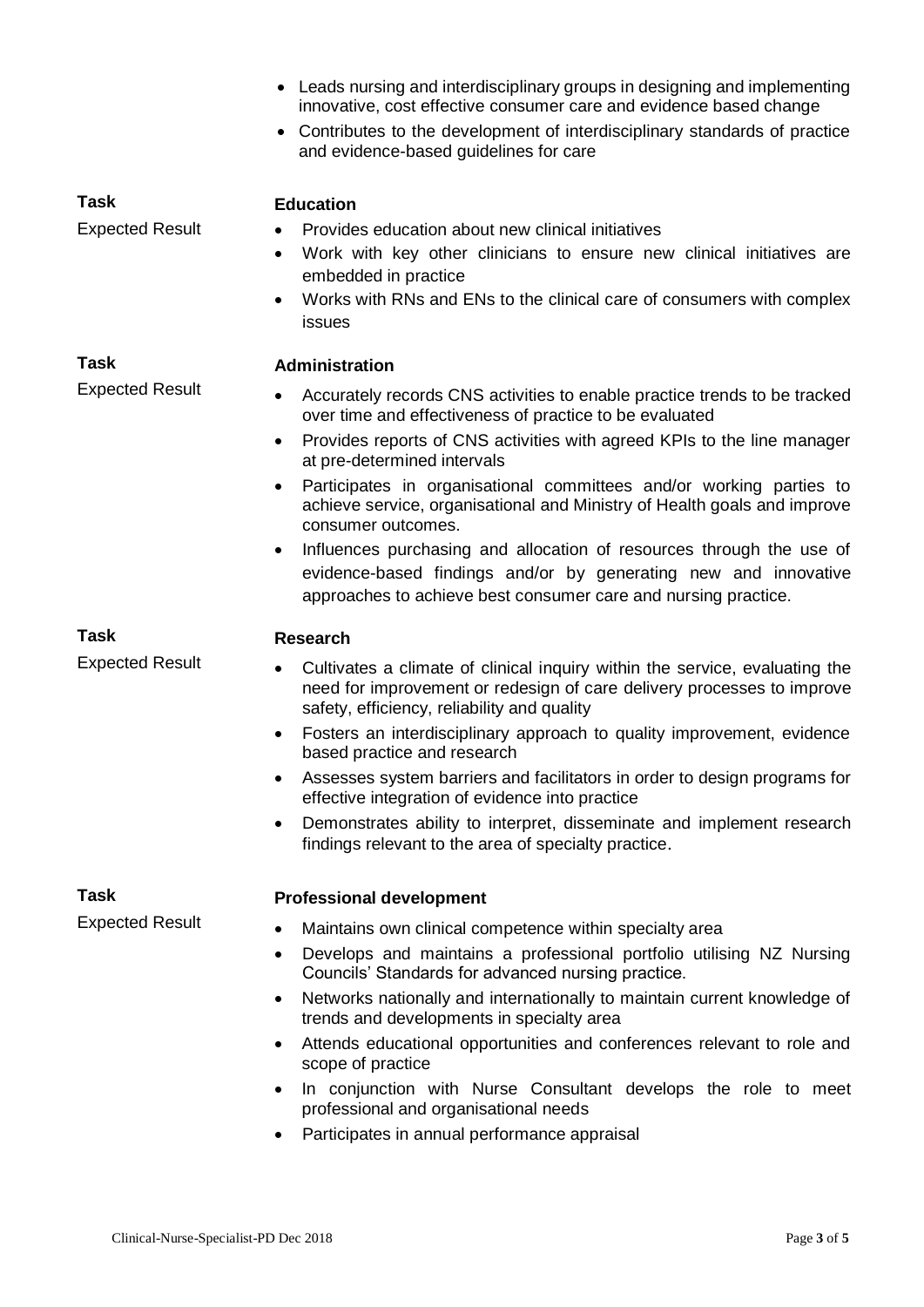# **QUALIFICATIONS & EXPERIENCE**

## **Essential**

- Be registered with the Nursing Council of New Zealand
- Hold a current Nursing Council of New Zealand practising certificate
- At least 5 years working either within the clinical speciality or relevant senior nursing role
- Holds or is actively working towards a relevant Post-graduate Diploma. Diploma to be completed within an agreed timeframe
- Demonstrate advanced nursing skills comparable to senior nurse or expert PDRP level
- Demonstrate skills in nursing leadership
- Computer literate

## **Desirable**

- Obtained or working towards relevant Clinical Masters
- Demonstrates ability to develop nursing standards and quality initiatives
- Demonstrates teaching, mentoring and coaching skills
- Demonstrate involvement in research that has changed nursing practice
- Senior Nurse competent PDRP portfolio

## **HEALTH & SAFETY**

Managers are to take all practicable steps to ensure the health and safety of employees at work and maintain knowledge of CDHB health and safety systems and policies.

This will be achieved by ensuring:

- Health and safety programmes are sustained by allocating sufficient resources for health and safety to function effectively. This includes regular liaison with the Health and Safety Advisor.
- Employee participation is encouraged and supported in processes for improving health and safety in the workplace and by employee attendance at health and safety meetings.
- A system is in place for identifying and regularly assessing hazards in the workplace and controlling significant hazards.
- All employees are provided with information about the hazards and controls that they will encounter at work.
- Regular workplace audits are carried out.
- All employees receive and have signed off an induction to their workplace and to health and safety policies and procedures.
- All employees receive relevant information and training on health and safety including emergency procedures relevant to their area of work and the appropriate use of personal protective equipment they may need to use.
- All accidents and injuries are accurately reported, investigated and documentation is forwarded on to the Health and Safety Advisor within agreed timeframes.
- Support and participation occurs in employee's rehabilitation for an early and durable return to work following injury or illness.

# **QUALITY**

- Is responsible for ensuring a quality service is provided in their area of expertise.
- Is involved in quality activities and identifies areas of improvement.
- Applies organisational and divisional policies and procedures to practice